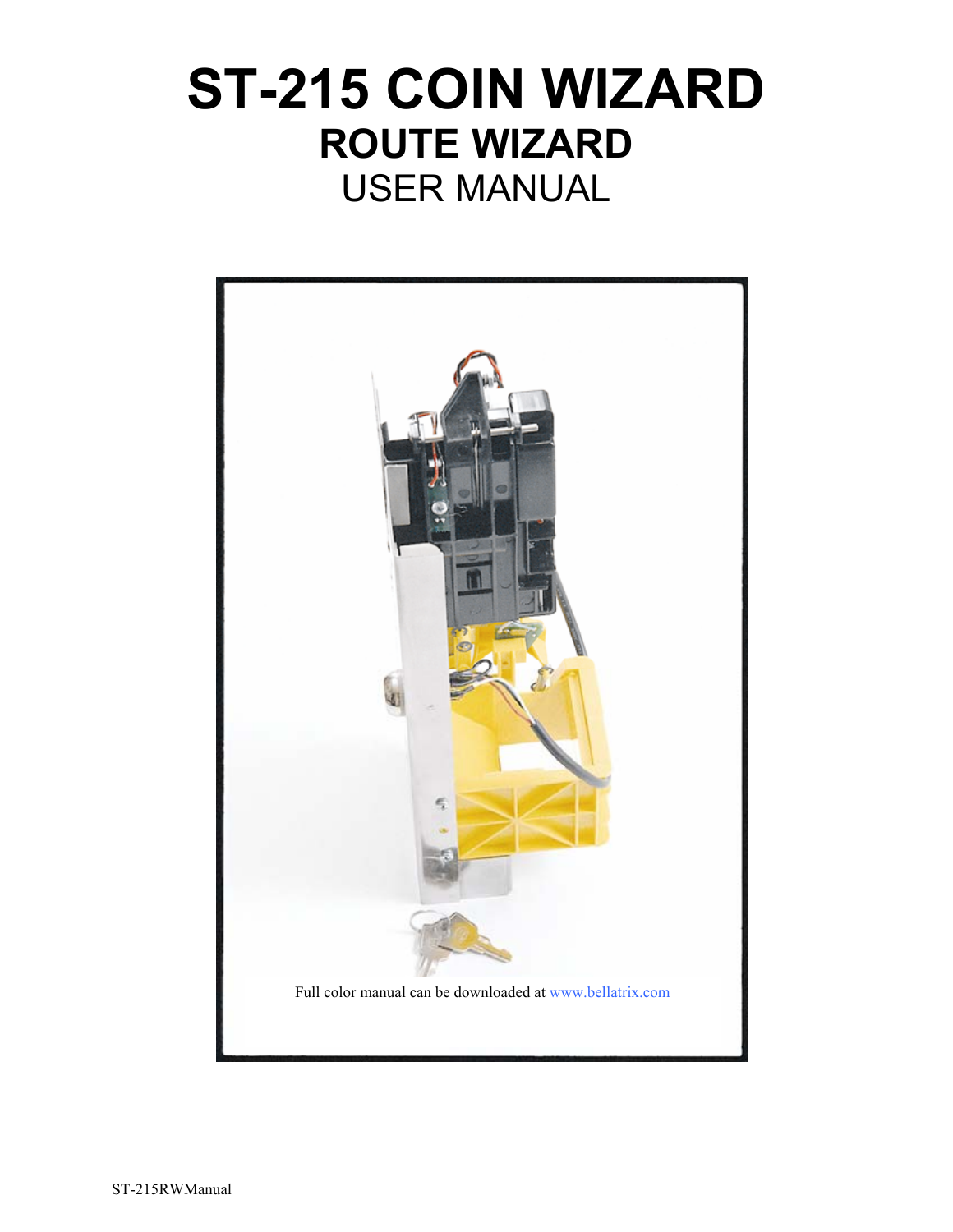# **CONTENTS**

| Installation of ST-215 3-4       |  |
|----------------------------------|--|
|                                  |  |
| Installing the Door tongue  3    |  |
|                                  |  |
|                                  |  |
|                                  |  |
|                                  |  |
|                                  |  |
|                                  |  |
|                                  |  |
| ST-215 Coin Wizard Maintenance 6 |  |
|                                  |  |
|                                  |  |
|                                  |  |
|                                  |  |
|                                  |  |
|                                  |  |
|                                  |  |
| <b>Technical Notes  11</b>       |  |
|                                  |  |
|                                  |  |

Updated versions of this manual may be found at the Bellatrix Web site www.bellatrix.com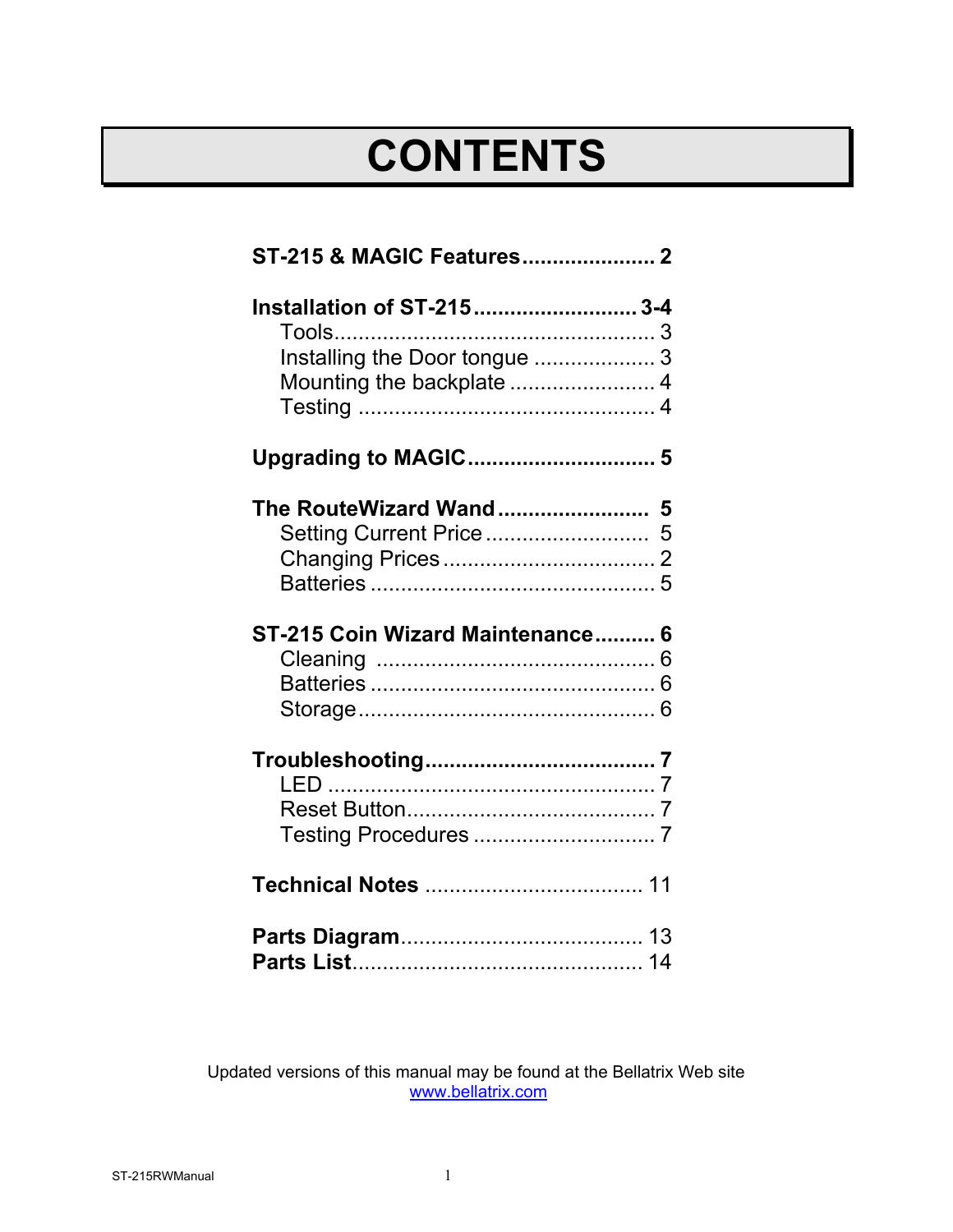### **ST-215 MAGIC FEATURES**

### **Coin Totalizing**

The ST-215 Coin Wizard will accept any combination of coins inserted in any sequence.

Pennies and half dollars are not accepted.

### **Slug and Ferrous Coin Rejection**

The ST-215 Coin Wizard can be ordered with ferrous coin/slug detection. This is indicated by a magnet snapped into the pocket on the center of the spreader lid. Slug detect can be enabled or disabled.

#### **Card-Trak Compatible**

**The ST-215 Coin Wizard works with the Card-Trak System to accept** Visa**,**  MasterCard**,** Discover **and** American Express **credit cards.**

#### **Price Changes**

Either an electronic keyswitch or a ComLink is used to make daily price changes. The ST-215 Coin Wizard comes equipped with either a three tier keyswitch or ComLink as standard equipment. Price changes are made by turning the key in the keyswitch or by docking a Route Wizard Wand to the ComLink. This manual is intended for use with an ST-215 with ComLink. For ST-215s with keyswitches, see the ST-215 Coin Wizard User Manual.

### **Automatic Coin Path Clearing**

The ST-215 Coin Wizard coin path is designed to open each time the coin return button is pushed to assist in clearing coin jams or debris.

#### **Electronic Price Increases/Additions**

Four tier pricing is programmed into the Route Wizard Wand at the factory. To change the prices in the Route Wizard Wand it must either be returned to Bellatrix for reprogramming or reprogrammed on site with the Price Master Buffer.

### **Upgrading to Data Collection (Single-Trak)**

The ST-215 COIN WIZARD can be upgraded to full data collection capability for use with the SINGLE-TRAK Data Acquisition and Management System. ST-215 Coin Wizards can be upgraded in the field by newspaper personnel.

For more information, call Bellatrix Technical Support at (800) 451-9753 or visit our Web site at http://www.bellatrix.com.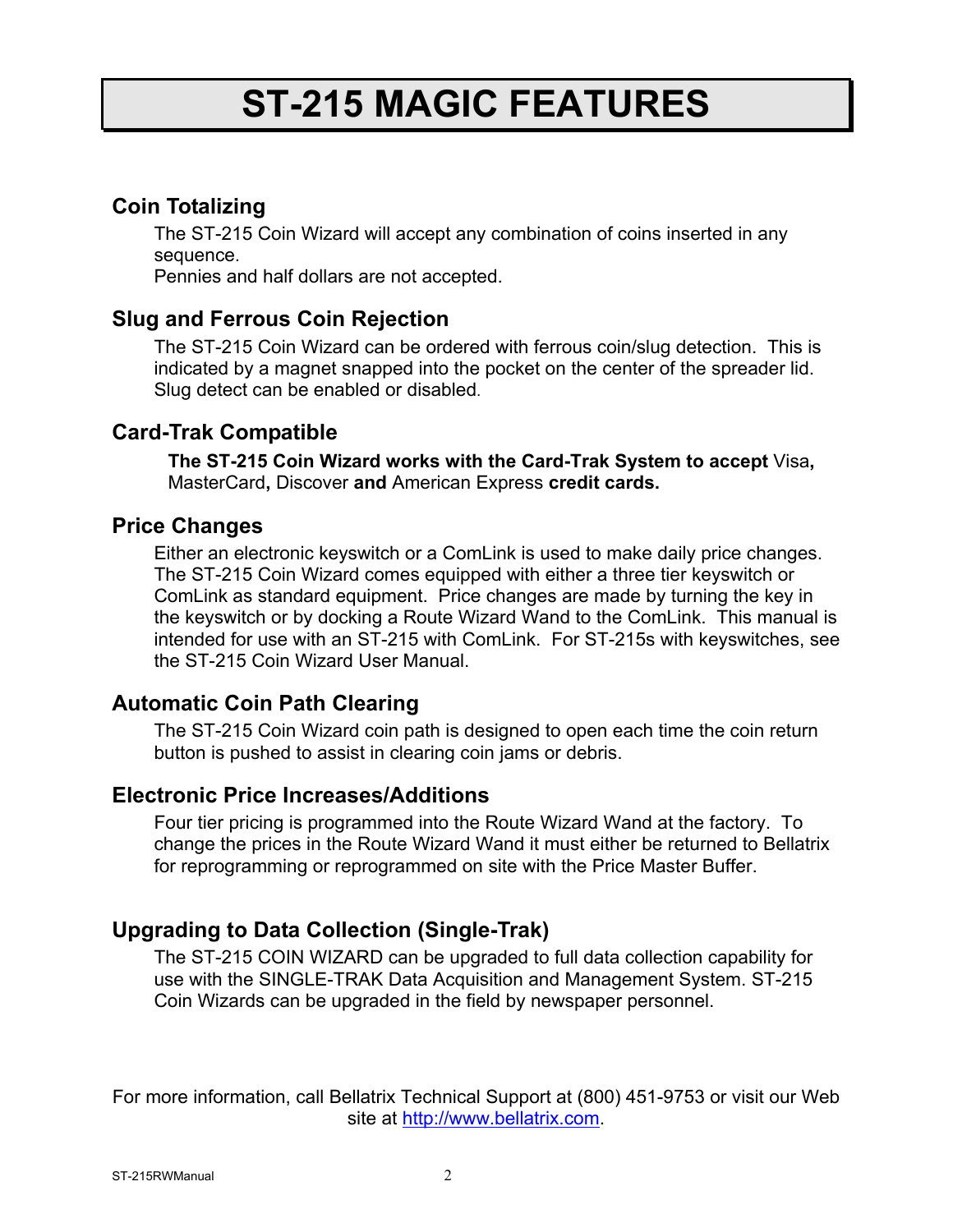# **ST-215 INSTALLATION**

### **Recommended installation tools**

Medium size pliers Nut driver, size 3/8 inch

The ST-215 COIN WIZARD fits into newsracks on the same mounting system as older ST-210's and other mechanical totalizer units.

### **Removal of Existing Coin Mechanism**

- 1. Open the rack head.
- 2. Remove the coin tray to prevent damage during installation.
- 3. Open the newsrack paper door and lock it open.
- 4. Unlatch the existing totalizer and remove it from the newsrack.



### **Changing the Door Tongue**

The ST-215 Coin Wizard uses a spring-loaded tongue that is largely self-adjusting. The existing door tongue will not work with the new ST-215 Coin Wizard and may damage it if not removed.

- 1. Remove the old door tongue using a 3/8-inch nut driver, saving the nuts and bolts to install the new tongue.
- 2. Mount the new door tongue assembly onto the door.
- 3. Position the tongue at the middle position of adjustment (See figure at right). Tighten the three nuts.

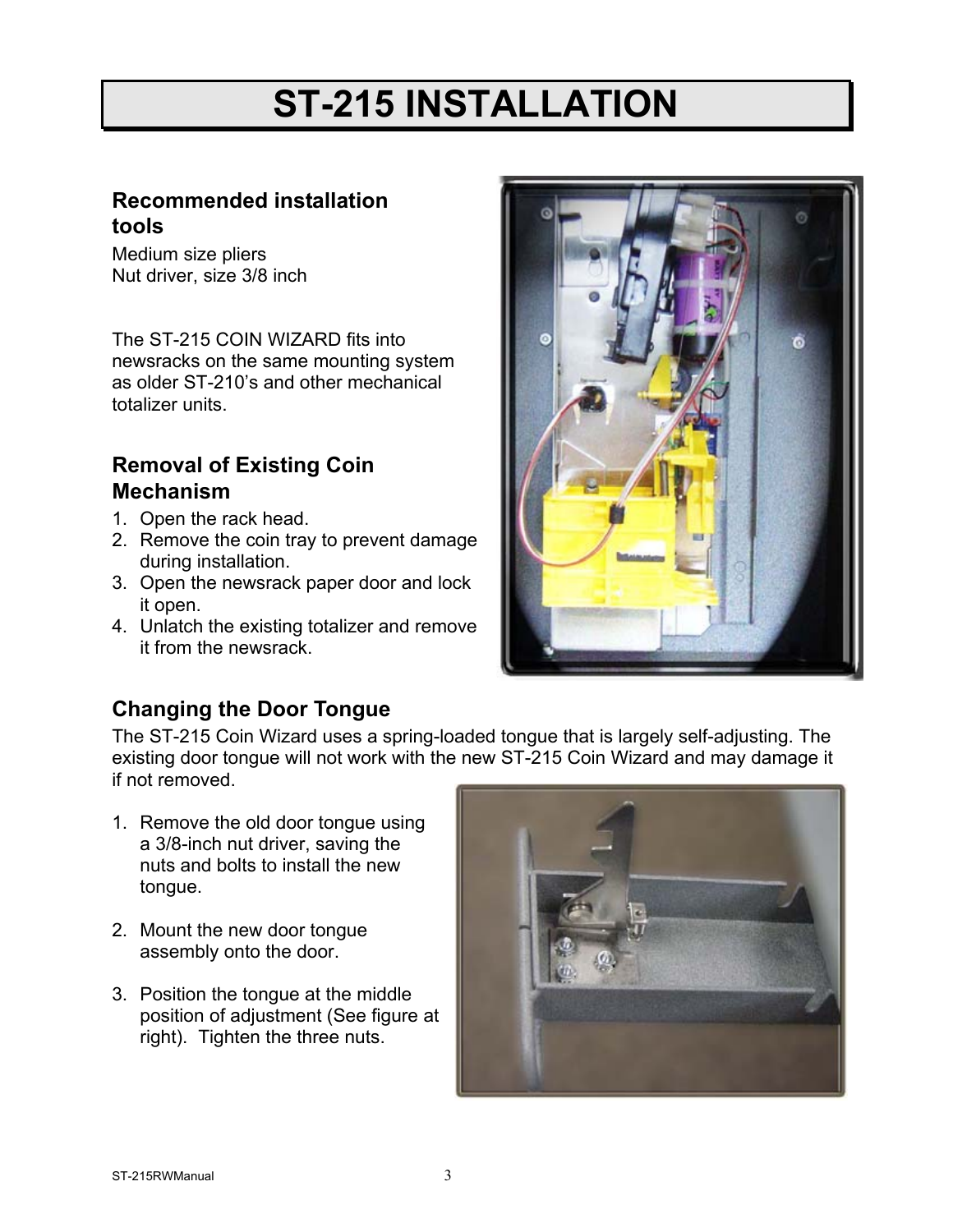### **Installing the ST-215**

- 1. Install the new ST-215 Coin Wizard on the same mounts used by the old coin mechanism.
- 2. The locking latch is on the upper left corner of the backplate. Slowly close the newsrack door and check that the tongue slides under the metal trip lever housing and snaps up to lock the door. Raise or lower the tongue if needed.
- 3. Pull on the newsrack door a few times to make sure that it catches properly.
- 4. Check the solenoid and the reset control by pressing the blue reset button in the cutaway area on the coin reader assembly. The red LED will flash, the solenoid will fire, and the trip lever will fall and unlock the newsrack door.
- 5. Pull the front door to make sure that it unlocks each time the reset button is pushed. If the door will not open, the tongue may need to be raised or lowered.
- 6. Replace the coin tray inside the newsrack and close the rack head. Do not re-lock the head yet.



- 7. With the rack door and head closed, check the operation of the ST-215 Coin Wizard with coins.
- 8. Select a price on the Route Wizard Wand by turning the rotary switch with a small flat bladed screwdriver. Dock the Route Wizard Wand to the ST-215 Coin Wizard. Drop enough coins into the coin slot to **equal** the set price and verify that the rack opens. Open and shut the paper door.
- 9. Insert another coin (not a penny) that is **less** than the set price and pull on the door to verify that it does not unlock on less than the correct amount of money.
- 10. Press the coin return button to return the coin. Activating the coin return clears the current cash total.
- 11. Repeat steps 8 –10 for each price in the Route Wizard Wand.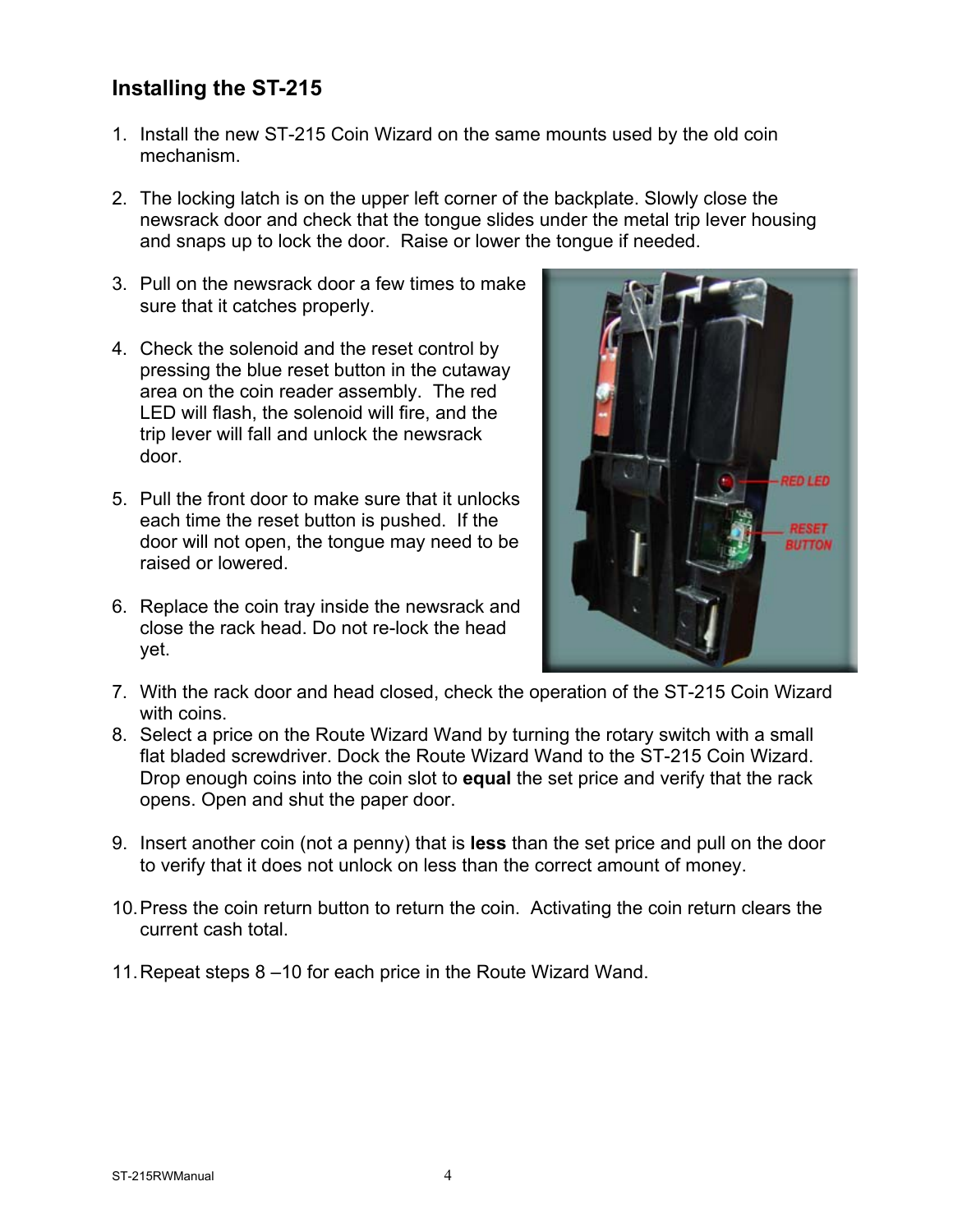12. When installing Card-Trak, connect the 8 pin connector from the Card-Trak unit to the header on the reader body. The connector is keyed to avoid improper installation.



#### COIN RETURN BUTTONS:

Some racks may have a coin return button that is too long or an E-ring/C-clip that is too large. These can interfere with the coin return mechanics on the ST-215 Coin Wizard. Small E-rings/C-clips can be purchased from Bellatrix. For full color version of the ST-215 manual visit www.bellatrix.com.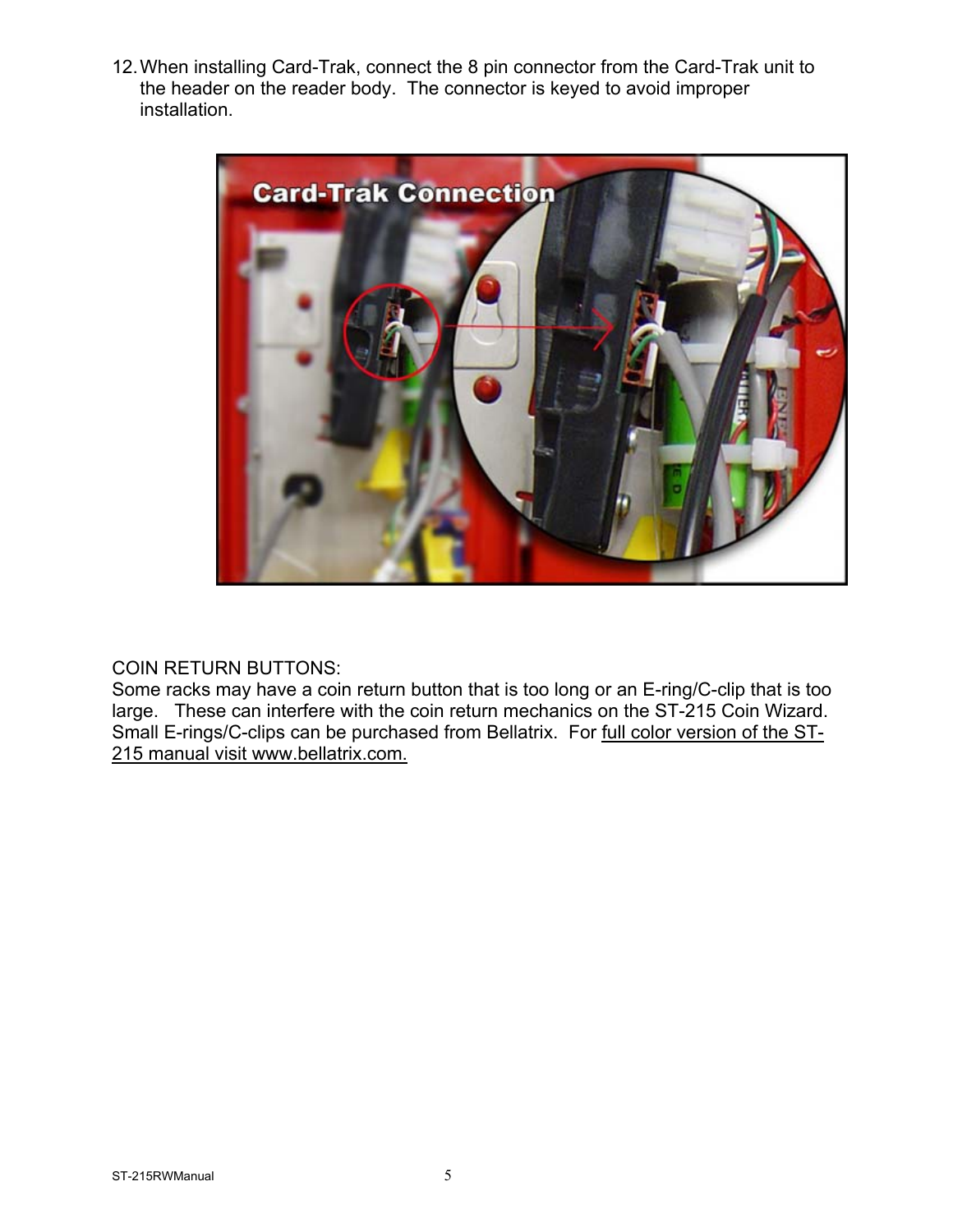## **UPGRADE INSTRUCTIONS**

- 1. Remove the keyswitch cable and replace with a ComLink (part #100-0054). The ComLink cable should be positioned toward the outside and the magnet toward the inside of the Coin Wizard. If the ComLink is upside down, it will not communicate with the Route Wizard Wand as easily.
- 2. Reset the ST-215 Coin Wizard.
- 3. Dock the Route Wizard Wand to the ST-215 Coin Wizard. Docking sets the Group ID and the current sales price in the ST-215. The Red LED on the Route Wizard Wand will flash once for each attempt to set



the price. The **Green** LED will flash and the Route Wizard Wand will beep when data transfer is complete.

4. Test the ST-215 Coin Wizard with coins to ensure that it opens on the set price.

### **The Route Wizard Wand**

### **Setting Edition & Price**

- 1. Using a small flat blade screwdriver turn the rotary pricing switch to the selected position to set the current sale price.
- 2. Dock the Route Wizard Wand to the ComLink nosecone. The **Red** LED will flash, followed by the **Green** LED. Hold the Route Wizard Wand to the ComLink until it beeps and the



solenoid on the ST-215 fires. The current price will be set and the door will open for loading.



- 3. If the **Green** LED does not flash or the Route Wizard Wand does not beep, the price will not have been set. Dock the wand again. If unsuccessful, rotate the Route Wizard Wand in the hand to the left or right and dock to the ComLink in varying positions. The best position for communication may differ between Coin Wizards.
- 4. If the **Red** LED flashes repeatedly, check the coin return button. Verify that the rack door is closed. Shade the ComLink if bright light is shining directly on it.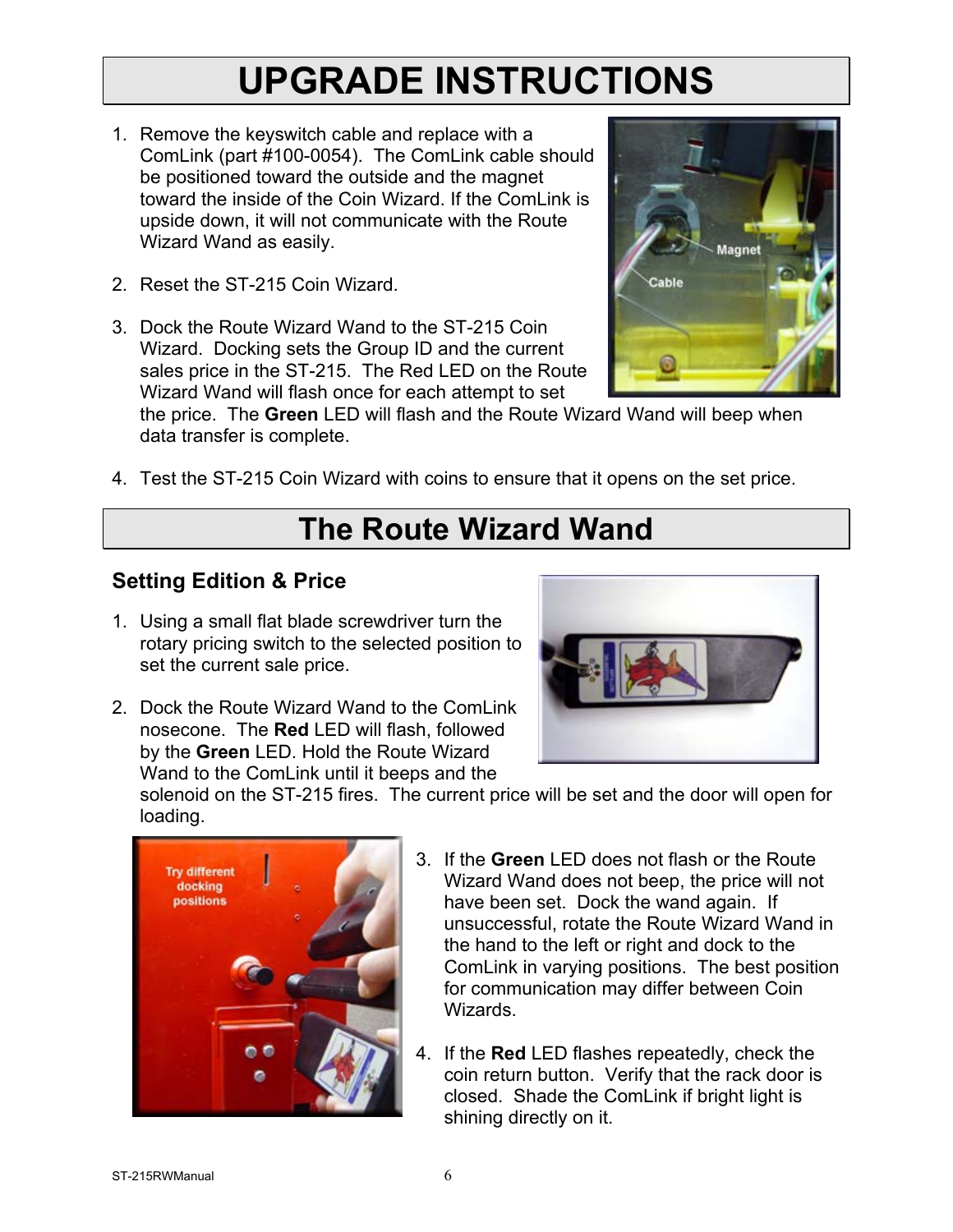- 5. If the **Red** LED is solidly lit and the Route Wizard Wand beeps every half second, reset the price on the rotary switch and re-dock. If either LED fails to flash during communication, return the wand to Bellatrix for repair.
- 6. Drivers must carry the Route Wizard Wand in the provided holster with the lanyard attached to prevent damage. The Route Wizard Wand is powered by two 3-volt, 2/3A lithium batteries. The batteries are warranted for 6 years. The Route Wizard Wand should be returned to Bellatrix for battery replacement. There is no signal emitted by the wand to indicate low battery power, the wand will simply stop working.

## **ST-215 MAINTENANCE**

Any electromechanical device that has moving parts is subject to interference from the buildup of dirt, grime, etc. ST-215 Coin Wizards have very few moving parts, but still require maintenance. It is helpful to have a supply of spare parts on hand to make quick easy repairs.

### **Preventive Maintenance**

Cleaning the coin path and door assemblies' occasionally will prevent most problems. In most cases, cleaning with compressed air once or twice a year should be adequate. In very dusty, salty or windy climates, cleaning will be required more often.

Dirt buildup can cause additional friction as the coin slides through the coin path. This can cause coins to move too slowly through the coin path and be misread. Dirt and dust can also cover the lenses in the coin detect/read circuits and prevent coins from being read properly. To clean the coin path, open the coin reader and wipe out dirt with a clean cloth, Q-tip or small brush. Wipe the steel roller on the underside of the spreader lid. Make sure that the roller moves freely and rolls smoothly

#### *CLEANING NOTE:*

*Do NOT use oils, lubricants or solvents when cleaning the ST-215 Coin Wizard. These products can cause damage or may leave a film that attracts dust and dirt that will cause malfunctions. These types of cleaners should always be avoided. Use Windex™ or a similar type of cleaner and a cloth, Q-tip or brush to clean the coin path.* 

Check all springs on the ST-215 Coin Wizard. If springs are stretched or missing, the ST-215 Coin Wizard will not function properly.

The coin box assembly doors should open freely when you press the return button or move the accept arm. Do NOT test the coin return door by pushing down on it. This can cause the lower return spring to become stretched.

### **Lithium Battery**

A 3.6 Volt Lithium D-Cell Battery powers the ST-215. This battery is rated nonhazardous. Bellatrix warrants the battery for 6 years. Actual life will depend on use. To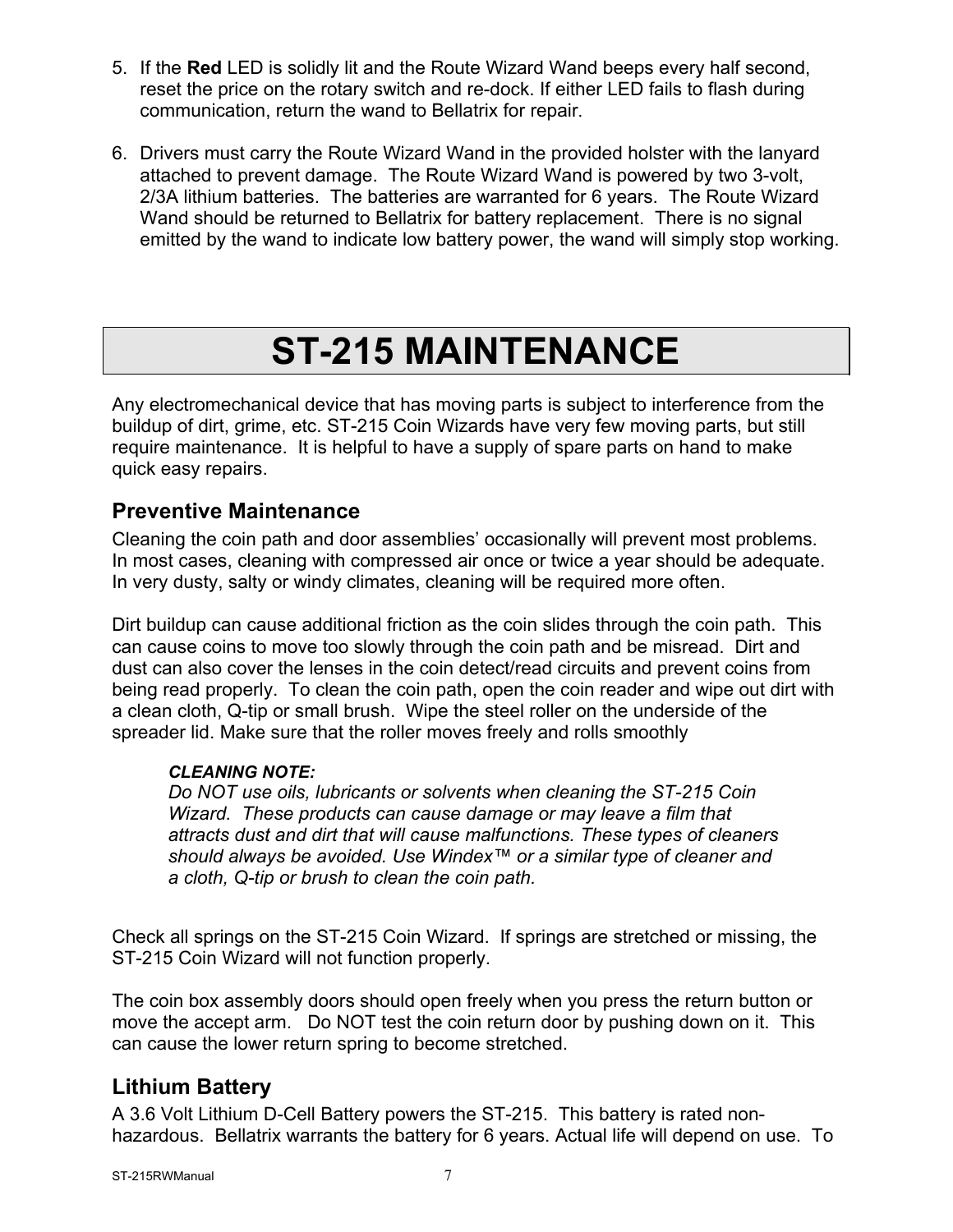test the battery, press the reset button on the reader. If the LED flashes, the battery is still working and does not need to be replaced. However, if the LED does not flash, it does not necessarily mean that the battery is dead. Other circuit board problems could also cause the LED not to light. To replace, unplug the battery from the circuit board and cut the cable ties. Take care not to cut into the battery wires or battery case. Firmly strap the new battery into place with two new cable ties. Pay particular attention to the placement of the battery and solenoid wires. Plug in the battery and press the reset button to reinitialize the electronics.

### **ST-215 Coin Wizard Storage**

The ST-215 Coin Wizard can be stored on a shelf with the battery unplugged. The ST-215 Coin Wizard will retain price information even when not powered. However, it is not necessary to unplug the battery.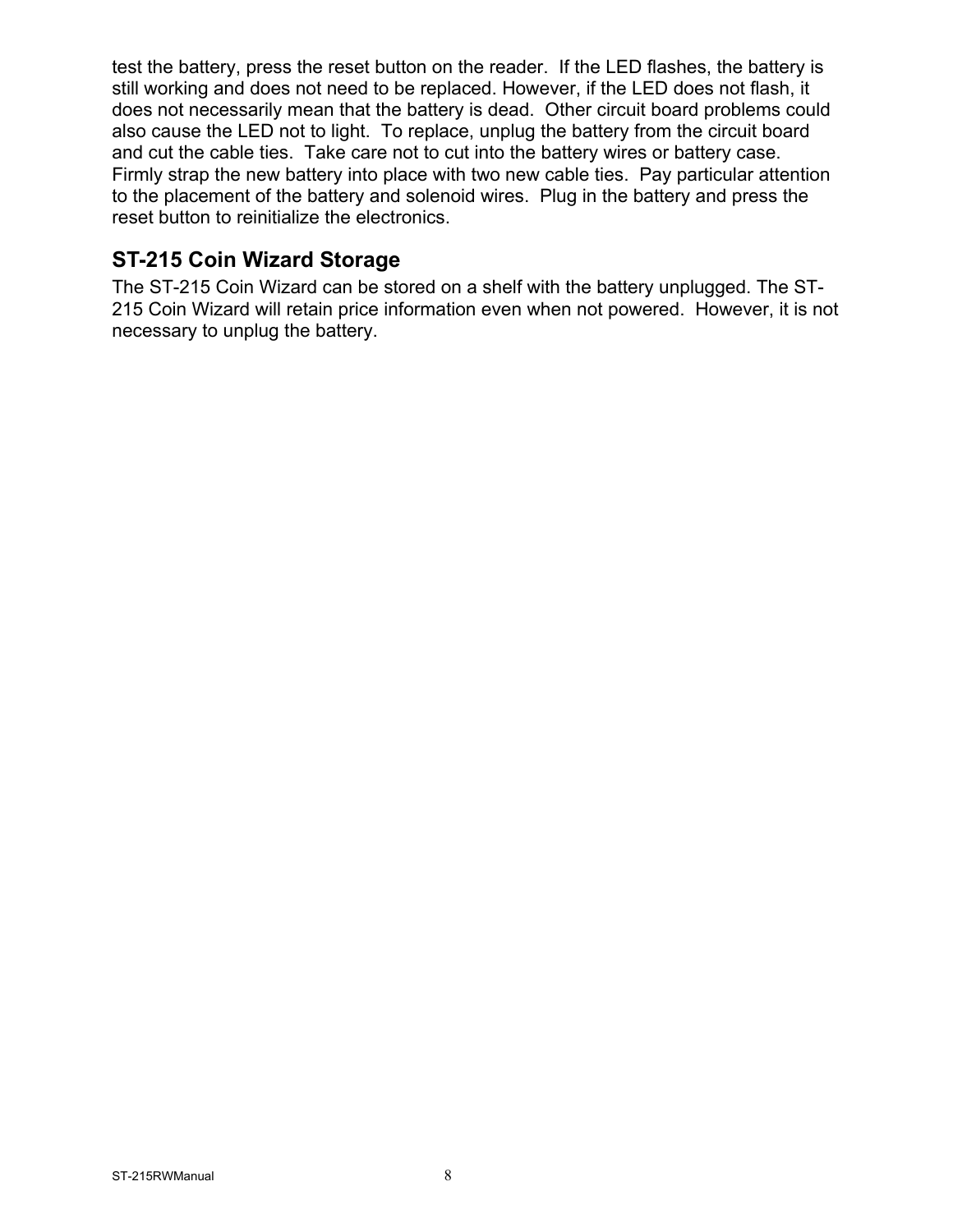# **TROUBLESHOOTING**

### **LED**

The red LED (Light Emitting Diode) is located inside the cutaway section on the black plastic coin reader assembly.

The LED will flash when a valid coin is read and when the reset button is pressed. The LED will not flash for invalid sized coins or ferrous slugs when slug detect is enabled. If the LED does not flash when the coins are dropped, try cleaning the coin path. If this doesn't help, press the reset button. If the LED does not flash when the reset button is pressed, check the battery connection and try again. If the LED still does not flash, try replacing the battery. If it still fails to flash return the ST-215 Coin Wizard to Bellatrix for repair.

### **Reset Button**

The reset button is positioned just below the LED.

Pressing the reset button re-initializes the micro controller on the ST-215 circuit board. Reset the ST-215 Coin Wizard when the battery has been unplugged, or when the Coin Wizard is otherwise operating abnormally. Resetting the ST-215 Coin Wizard will not cause it to lose the group ID, Mech ID, or price settings.

### **Testing the ST-215 Coin Wizard Out of the Rack**

If a rack or test head is not available for testing the ST-215, it can be held in the hand. When testing the ST-215 out of a rack, make sure that the accept arm is lifted UP in the approximate position it would be in were the rack door closed. The ST-215 will not read coins or perform other functions with the accept arm in the DOWN position, simulating an open door. When lifting the accept arm UP, do not overextend it or the extension spring may become stretched. The spring



should not be stretched more than an inch.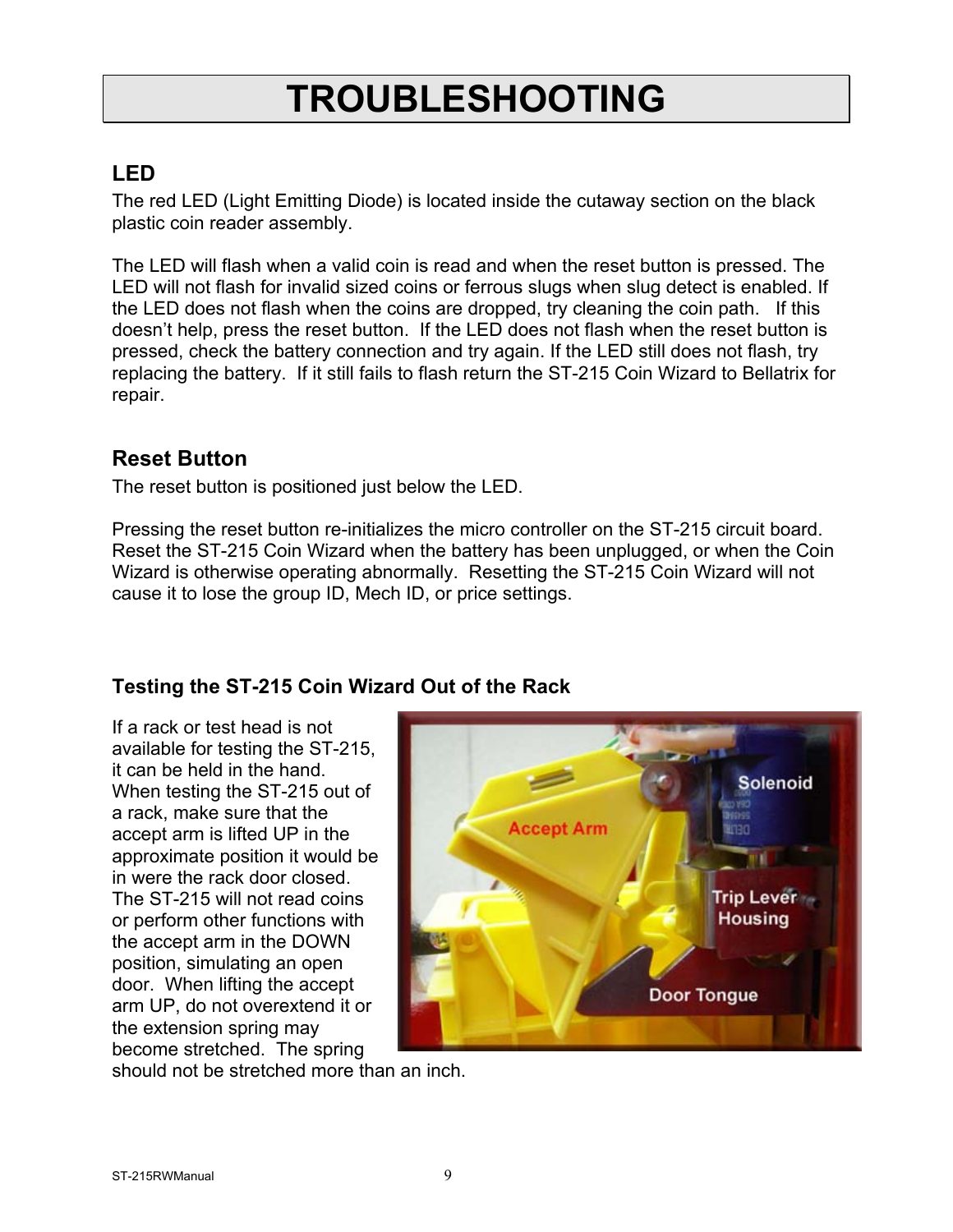### **Problem: Rack Door Opens with Any Coin**

### **Solution:**

If an ST-215 is opening on every coin, it is probable that the microprocessor did not detect the door opening after the last sale. Each time a coin is dropped into the ST-215, the value of that coin is added to the current sales cash and compared to the current sale price. When a cash amount that is equal to or greater than the current sale price is reached, the solenoid is fired, releasing the trip lever, which allows the door to be opened. When the door is opened, the magnet on the accept arm activates the reed switch on the accept reed switch circuit board. This signals the micro controller that the door has been opened and resets the current sales cash to zero. If the magnet is missing in the accept arm or if the reed switch is broken or if the magnet is not close enough to the switch to close it, the ST-215 will not recognize the door opening and will not clear the cash. Now, each time a coin is dropped through, it is added to the current total and compared again. Since the cash was not cleared, it is still equal to or greater than the sale price and the solenoid will fire with each subsequent coin until it detects the door opening. This problem is fairly common with older light green rectangular reed switch boards but rare with the dark green triangular boards.

 $\triangleright$  Make sure that the magnet is in place on the accept arm. If the magnet needs to be replaced use standard magnet (P/N 317-0004).



- $\triangleright$  Verify that the accept arm swings all of the way down, making contact with the trip lever housing assembly, when the rack door is opened. If the coin accept door does not swing freely, check and clean the pivot pins and holes. Make sure that the spring does not catch on the coin box.
- $\triangleright$  Ensure that the reed switch board assembly wires are intact and that the cable is plugged into the reader assembly. Replace the accept reed switch board assembly if damaged.
- $\triangleright$  Check the cash door to make

sure that it swings freely. If the cash door sticks, move the cash door spring away from the push-on nut until it moves freely.

- $\triangleright$  Check the reed switch with a Reed Switch Tester if available (Part # 100-0077). Otherwise replace with a new reed switch board (Part # 060-0057.) When replacing the rectangular board with the triangular board, a diagonal cutter may be needed to snip the plastic stop from the coin door in order to position the green board properly.
- $\triangleright$  If the problem persists, return the ST-215 Coin Wizard to Bellatrix for repair.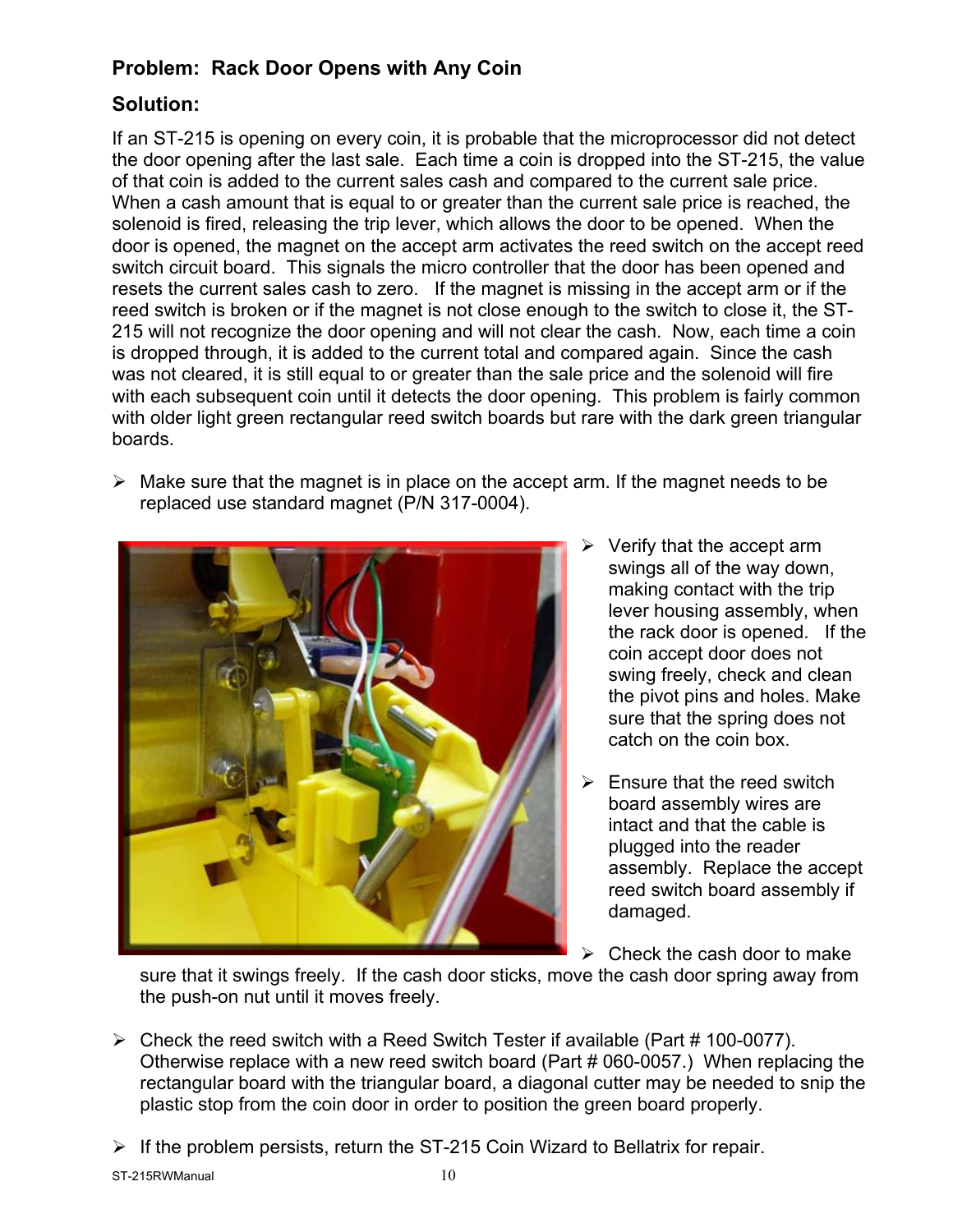### **Problem: Rack Door Opens with Coins, but not with Route Wizard Wand Solution:**

- $\triangleright$  Check the ComLink nose and cable for damage.
- $\triangleright$  Check that the ComLink cable is securely attached to the connector on the reader assembly.
- $\triangleright$  If the ComLink is not visibly damaged and is properly connected, the fault may be internal to the ComLink. Replace with a new ComLink assembly and re-test.
- $\triangleright$  If the previous steps do not solve the problem, the circuit board is likely at fault. Change out the circuit board or return the ST-215 Coin Wizard to Bellatrix for repair.

### **Problem: Coins Do Not Fall Through the Coin Path**

#### **Solution:**

If coins don't fall through the coin path, the most likely cause is an obstruction. Clearing the obstruction will often solve the problem.

- $\triangleright$  Try to clear debris by pushing the coin return button a few times. If the coin path does not clear, open the rack head to check for debris inside the coin path while pressing the coin return button. Do not use sharp objects or abrasive materials to clean or clear the coin path. These types of materials can scratch the coin path causing coins to jam further. See cleaning note on page 5.
- $\triangleright$  Check the roller inside the reader lid. It should not have any dents or flat spots. If the roller does not roll smoothly, coins can hang up in the coin path.

#### **Problem: ST-215 Coin Wizard Does Not Read Coins Solution:**

- ¾ The LED on the ST-215 will flash each time a **valid** coin is read. Drop coins into the ST-215 Coin Wizard and observe the LED on the reader. If the LED does not flash, the coin is not recognized as valid or the coin is not detected.
- $\triangleright$  ST-215s with "CrossDetect" sense coins by projecting the infrared light from the spreader lid to the circuit board. (Top Hole.) Dirt or other materials can build up in these holes, preventing the infrared light from reaching the detectors. Clear plastic lenses beneath the holes protect the circuit board from the dirt but the lenses may become scratched or dirty. Try cleaning the coin path with a small soft brush, compressed air or a Q-Tip and



Windex. Thoroughly clean both sides of the coin path. If necessary, disassemble the reader assembly, remove the lenses and clean them. Reset and test the ST-215 Coin Wizard again.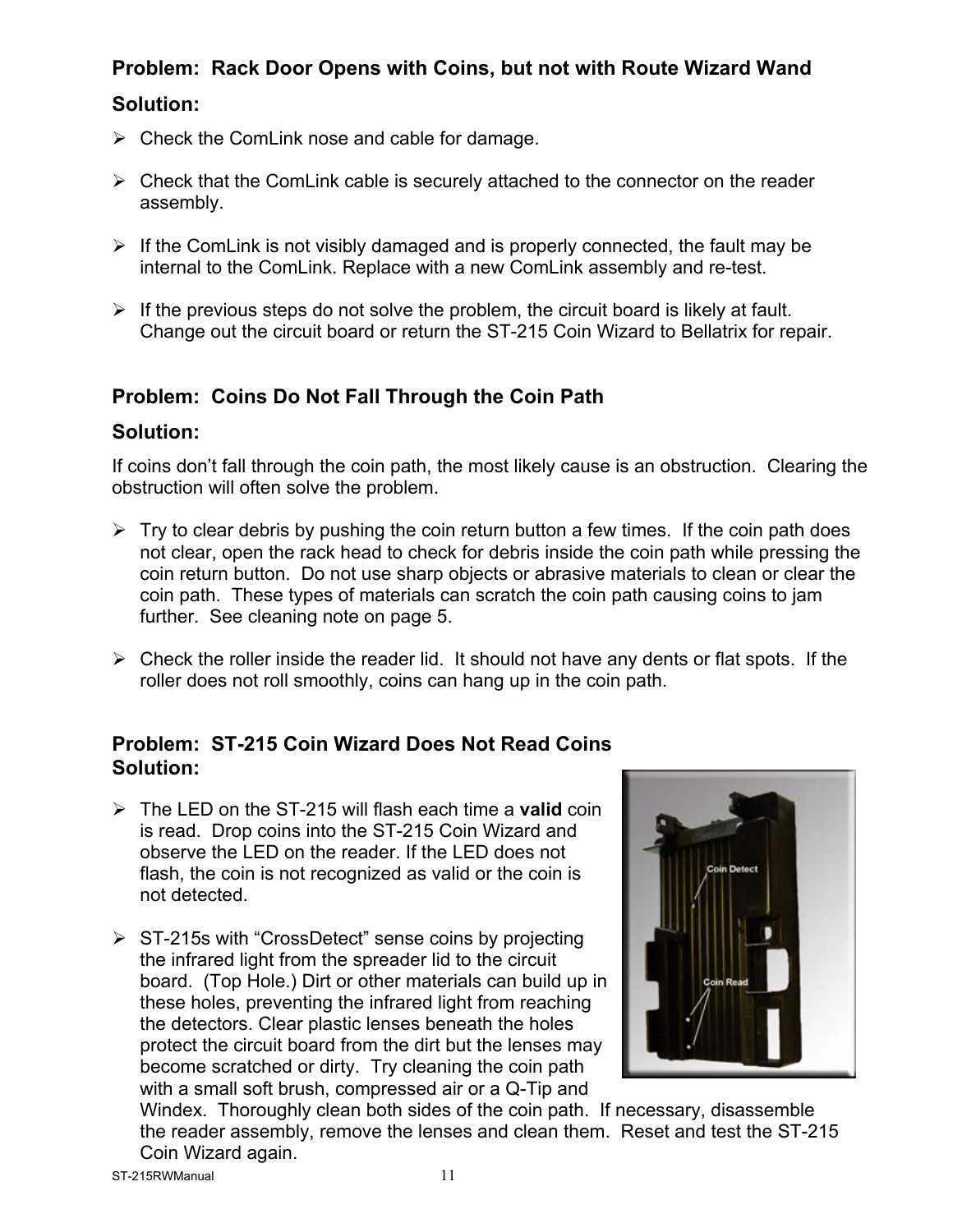### **Problem: Coin Return Button Does Not Return Coins or Jams**

### **Solution:**

- $\triangleright$  Make sure that the upper return spring has a small amount of play. If the spring is bent or jammed it will effect the operation of the coin reader.
- $\triangleright$  Check the coin return button E-ring. Large size E-rings can easily get caught on the return torsion spring or the bell crank, causing the coin return to be stuck open. Small E-rings are available from Bellatrix.



- $\triangleright$  Replace the lower return spring when it becomes stretched. A stretched lower return spring can cause the coin return door to sag, allowing coins to fall through into the coin return. A stretched lower return spring can also cause the return catch to hit on the post and prevent the trip lever from falling. This will keep the paper door from opening.
- $\triangleright$  Some TK newsracks are equipped with a long coin return button. In many cases, this button is too long for the ST-215 and should not extend more than 1/2" beyond the front of the rack. A button that is too long can jam the return bell crank if it is pushed in too

far. Use of standard length buttons is recommended. Conversely, it should not extend too far inside the rack. Typically, the E-ring that secures the button is about 3/16 inches from the tip that presses against the ST-215 Coin Wizard. The button should spin freely when turned.

 $\triangleright$  The coin return will not operate and the coin return door will not open unless the trip lever is in the UP position.

### **Problem: Solenoid Does Not Fire Solution:**

- $\triangleright$  Reset the ST-215 Coin Wizard while watching the solenoid and trip lever. The solenoid should fire and the trip lever fall.
- $\triangleright$  If the solenoid does not fire or fires weakly check for burrs, dirt, spider webs etc. on or around the solenoid plunger and trip lever area. Use compressed air and/or a Q-Tip with Windex or electronics cleaner to clean the solenoid plunger and surrounding area. **Never** use any type of lubricant or cleaner that leaves a residue on the solenoid plunger or any other part of the ST-215 Coin Wizard!
- $\triangleright$  A leaky capacitor, broken capacitor lead or dead battery will also prevent the solenoid from firing.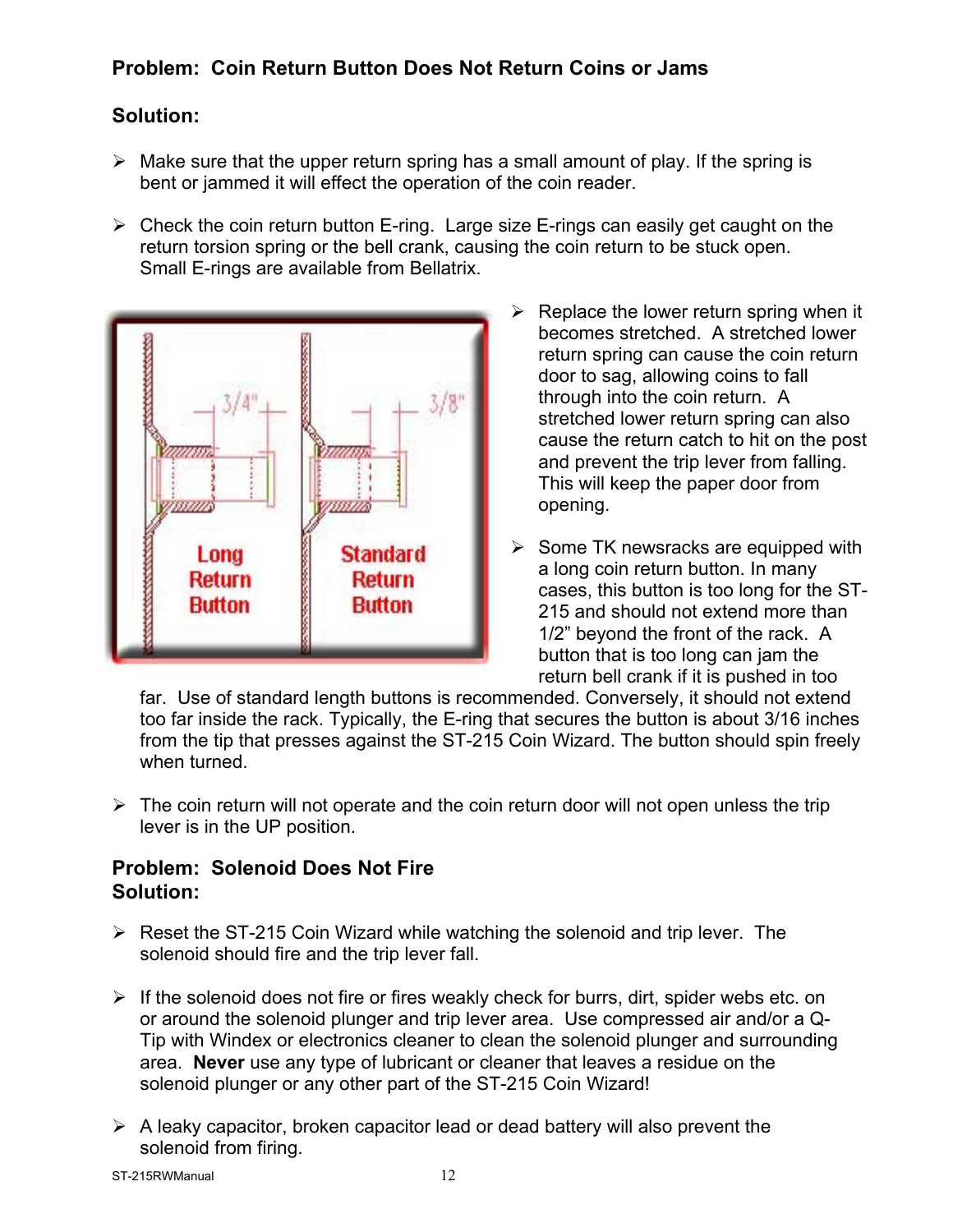## **TECHNICAL NOTES**

### **Coin Detect Circuit:**

The coin detect circuit is comprised of a one-shot, a photo transistor, an LED (light emitting diode), and a comparator. The one-shot acts as a high speed switch and strobes the LED on and off at a rate of 50 times per second. The photo transistor is turned on just before the LED is strobed, and turned off just after the strobe. A NAND gate is used to detect whether or not any light passes through the coin path. If light passes through the coin path, no coin is present. If no light gets through, a coin is in the coin path. When a coin is detected this circuit will cause the coin read circuit to be switched on.

### **Coin Read Circuit:**

The coin read circuit is actually two separate circuits like the coin detect circuit. When turned on, the circuits remain on until a coin passes, or a set amount of time passes with no interruption in the supply of light. The coin read circuits are exactly  $\frac{1}{2}$  inch apart and as the LED of each circuit is blocked, counters record the duration of blockage. The values stored in the counters are then entered into a mathematical equation which renders a relative diameter. This diameter is then compared to a pre-programmed table and based on that table, enters the value into the temporary register.

### **Slug Detect Circuit:**

The slug detect circuit is comprised of a magnet and a reed switch. (A reed switch is two pieces of wire, flattened on the ends, overlapped, and sealed in a glass case.) The reed switch is located on the main PCB and is marked S3. The magnet is located in a molded slot on the outside of the reader lid, about halfway down in the center. The reed switch is held closed by the magnetic force of the magnet. When a slug passes through the coin path the magnetic force is broken allowing the reed switch to open, which in turn causes the coin read circuit to be disabled and ignore the slug. Slug detect is an optional feature and is enabled at the factory. Coin Wizards without this feature will not have a magnet in the center of the reader lid. A slug is defined as a coin or token having ferrous content. If it can be picked up with a magnet, it is considered a slug.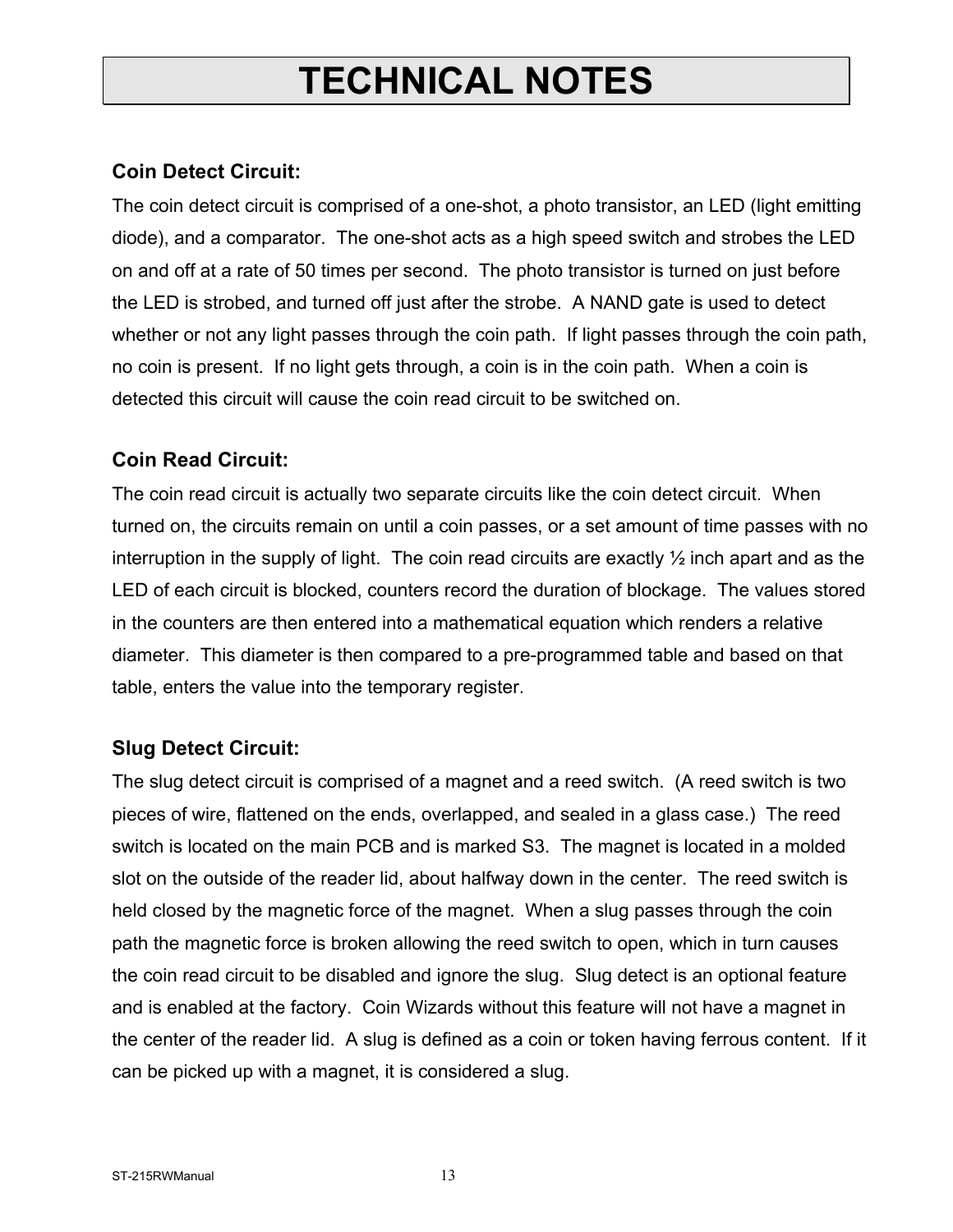### **Coin Accept Circuit:**

The coin accept circuit operates on the same principle as the slug detect circuit. The reed switch is located on its own PCB and labeled S2. The PCB is mounted on the right coin door box and held in place with one Phillips head screw. The magnet is located on the accept arm in a molded slot. When activated, it moves the cash from the temporary register to the cash register and adds a sale to the sales register.

### **Coin Return Circuit:**

The coin return circuit operates on the same principle as the slug detect circuit. The reed switch is located on the main PCB and labeled S1. The Magnet is located on the outside of the reader lid in the lower right corner. When activated, it clears the cash from the temporary register.

### **LED and Reset Switch:**

The LED and reset switch are located on the left side of the reader body, halfway down in a cutaway. The reset button, when pressed, will cause the LED to flash and the solenoid will fire, allowing the newsrack door to be opened. In addition to flashing when the reset button is pressed, the LED will flash every time a valid coin is read. (A valid coin is one in which the diameter is within the parameters set in the coin table.)

### **Door Tongue Assembly:**

The door tongue is a spring loaded two piece design. Rather than the locking mechanism on the Coin Wizard moving out of the way of the latch, the latch is now designed to move out of the way of the locking mechanism. This has virtually eliminated moving parts and drastically increased ease of installation.